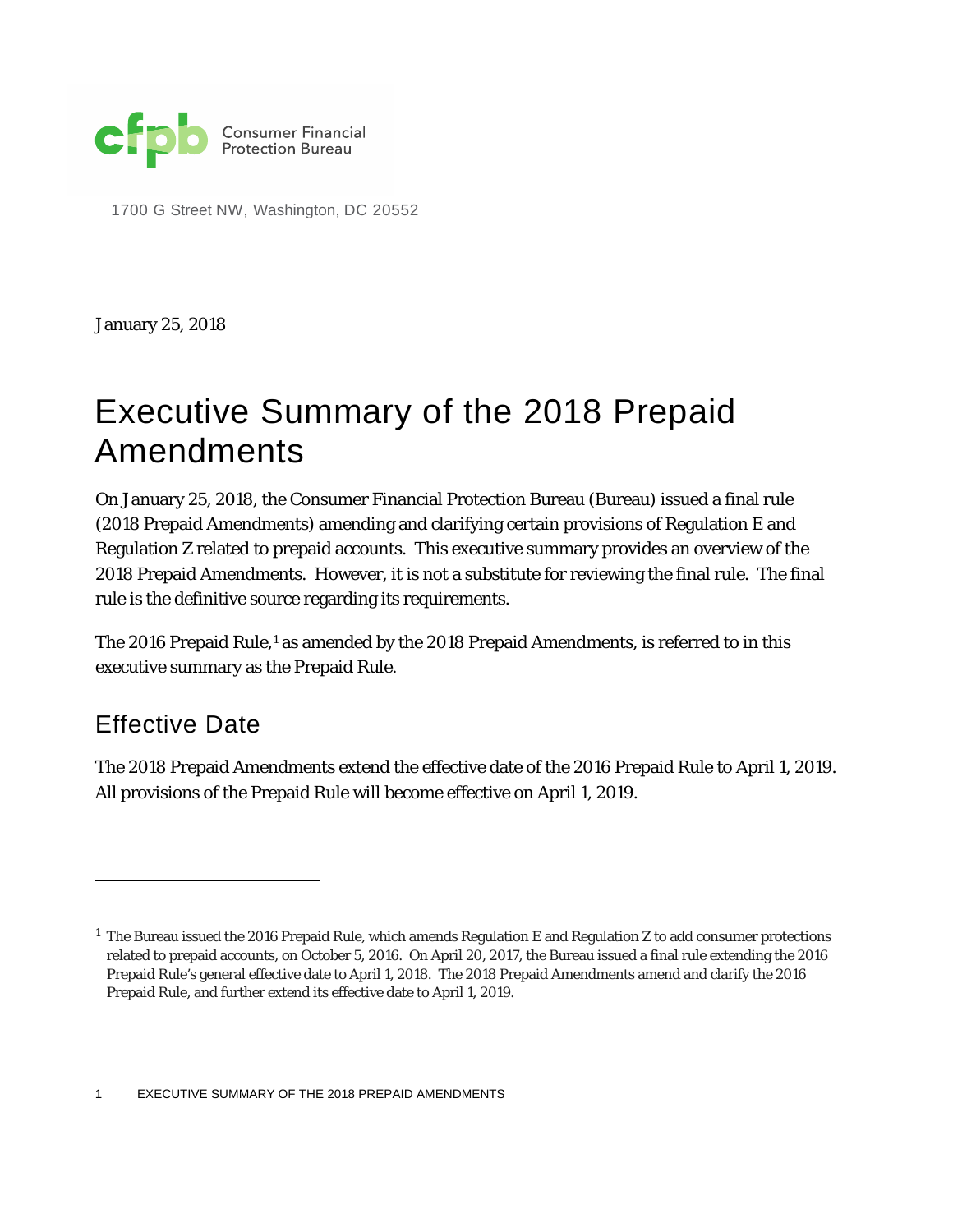# Error Resolution and Limited Liability

The 2018 Prepaid Amendments create an exception from Regulation E's error resolution and limited liability requirements for unverified prepaid accounts (other than payroll card accounts or government benefit accounts). The exception applies to such prepaid accounts:

- 1. That have not concluded the consumer identification and verification process, provided that the financial institution has disclosed the risks of not registering and verifying the account using a notice that is substantially similar to the model notice in revised Appendix  $A-7(c)$ ;
- 2. For which the consumer identification and verification process has concluded but for which the consumer's identity could not be verified, provided that the financial institution has disclosed the risks of not registering and verifying the account using a notice that is substantially similar to the model notice in revised Appendix A–7(c); or
- 3. That are in programs for which there is no consumer identification and verification process, provided that the financial institution has made the alternative disclosure described in 12 CFR 1005.18(d)(1)(ii) and discussed below.

For prepaid accounts in programs that have a consumer identification and verification process, the exception only applies to the extent a prepaid account remains unverified. A financial institution must limit liability and resolve errors that occur after a consumer's identity is verified, in accordance with the Prepaid Rule and Regulation E. For accounts where the consumer's identity is later verified, a financial institution is not required to limit liability and resolve errors with regard to disputed transactions that occurred prior to successful completion of the consumer identification and verification process for that account.

The 2018 Prepaid Amendments revise the model notice in Appendix A-7(c) to address unverified prepaid accounts. The revisions to the model notice clarify that limited liability and error resolution rights apply only upon successful verification of the consumer's identity.

The 2018 Prepaid Amendments also require a specific disclosure for prepaid accounts that are part of a program that does not have an identification and verification process. The initial disclosures for prepaid accounts in such programs must provide a description of the error resolution process (if any) and the limitations on a consumer's liability for unauthorized transfers (if any) that apply to the prepaid account. If the financial institution does not offer limited liability or error resolution protections on prepaid accounts in such a program, the initial disclosures must state that there are no such protections.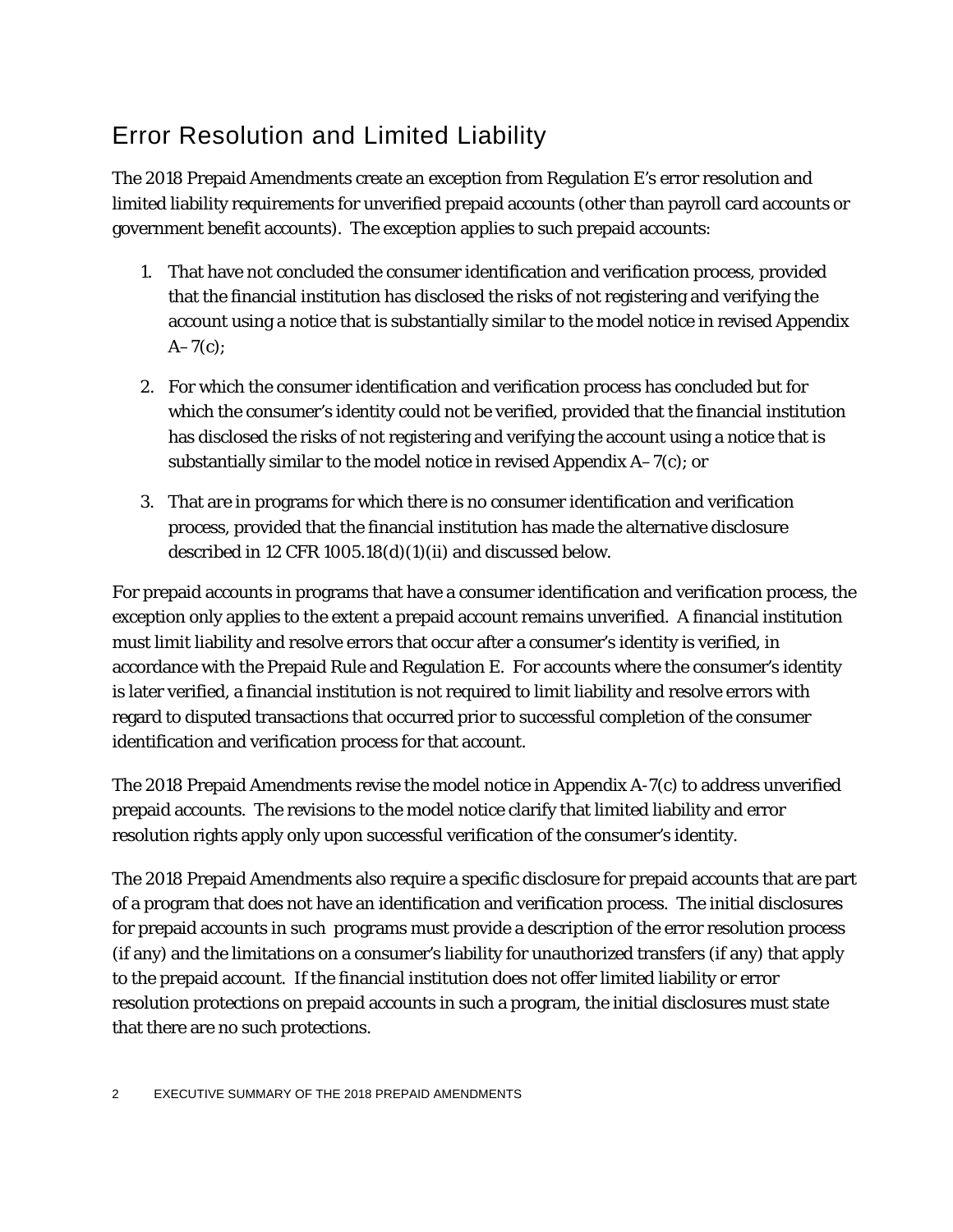# Exclusion for Loyalty, Award, or Promotional Gift Cards

The Prepaid Rule's definition of "prepaid account" contains several exclusions, including an exclusion for loyalty, award, or promotional gift cards as defined in the Gift Card Rule.<sup>2</sup> The 2018 Prepaid Amendments address the scope of this exclusion. If a card that satisfies the Gift Card Rule's definition of loyalty, award, or promotional gift card under 12 CFR 1005.20(a)(4)(i) and (ii) does not include disclosures pursuant to 12 CFR 1005.20(a)(4)(iii), the card is nevertheless excluded from the definition of prepaid account if it is not marketed to the general public pursuant to 12 CFR 1005.20(b)(4). A loyalty, award, or promotional gift card that includes disclosures pursuant to 12 CFR 1005.20(a)(4)(iii) continues to be excluded from the definition of prepaid account regardless of whether it is marketed to the general public.

#### Unsolicited Issuance and Timing for Delivery of Pre-Acquisition Disclosures for Certain Prepaid Accounts

The 2018 Prepaid Amendments clarify the timing requirements for delivery of pre-acquisition disclosures where a financial institution or third party disbursing funds to a consumer via a prepaid account (other than a payroll card account or government benefit account) does not offer any alternative means for the consumer to receive those funds. In such cases, the pre-acquisition disclosures may be provided at the time the consumer receives the prepaid account.

If an access device for a prepaid account (other than a payroll card account or government benefit account) is provided on an unsolicited basis for disbursing funds to a consumer, and the financial institution or third party disbursing the funds via the prepaid account does not offer any alternative means for the consumer to receive those funds, the financial institution must inform the consumer that there are no other means by which the consumer can initially receive the funds and the consequences of disposing of the access device.

1

<span id="page-2-0"></span><sup>&</sup>lt;sup>2</sup> The Gift Card Rule defines a loyalty, award, or promotional gift card as a card, code, or other device that is issued on a prepaid basis primarily for personal, family, or household purposes to a consumer in connection with a loyalty, award, or promotional program; is redeemable upon presentation at one or more merchants for goods or services, or usable at automated teller machines; and sets forth certain disclosures detailed in the Gift Card Rule. Relevant definitions in the Gift Card Rule can be found at 12 CFR 1005.20(a)(4), (b)(3), and in related commentary.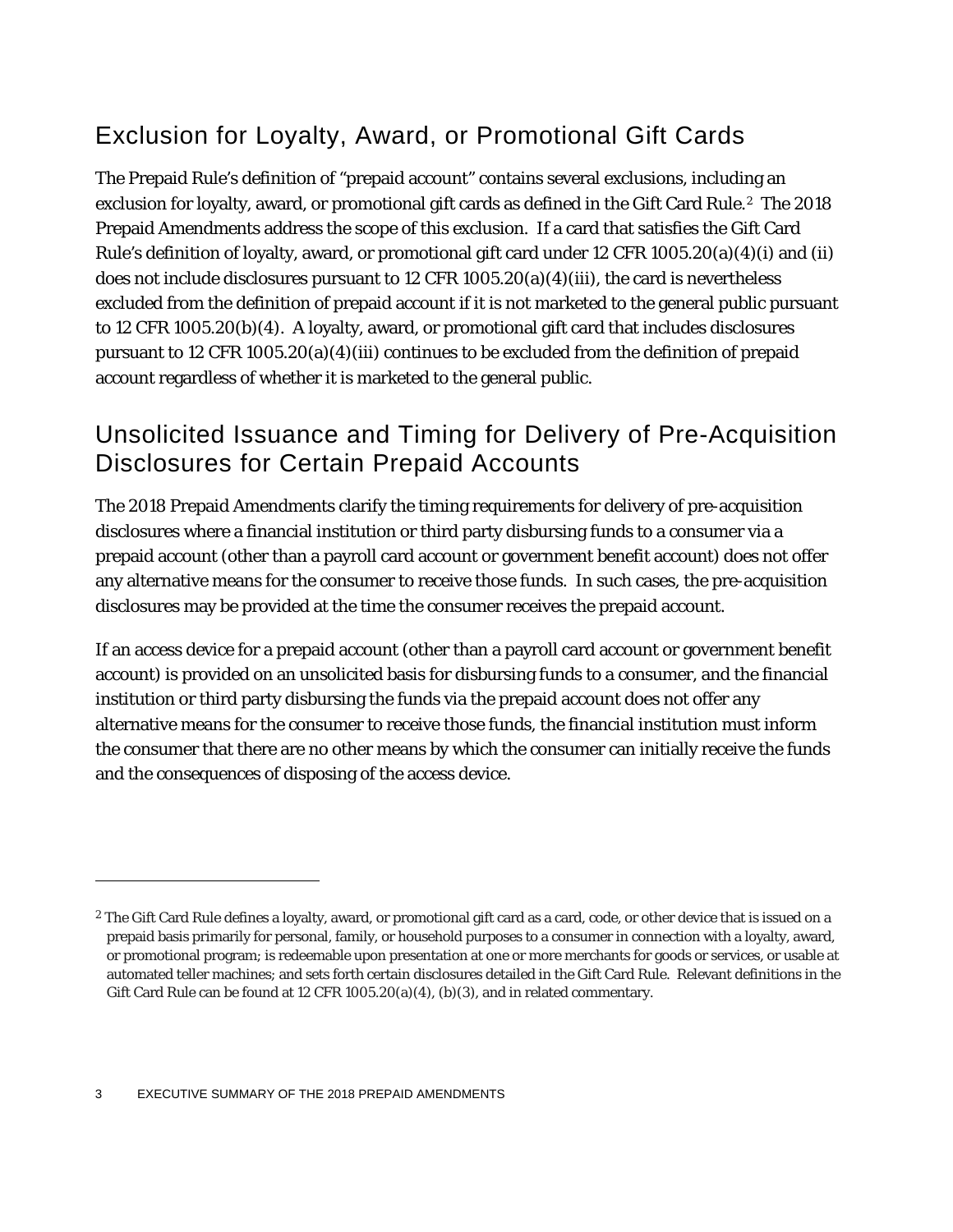These provisions do not apply to payroll card accounts and government benefit accounts because they remain subject to Regulation E's existing compulsory use prohibition.

#### Written Pre-Acquisition Disclosures When Consumer Acquires Prepaid Account Electronically or by Telephone

The 2018 Prepaid Amendments create an exception to the requirement that pre-acquisition disclosures be provided in electronic form if the consumer acquires a prepaid account through electronic means or orally if the consumer acquires the prepaid account by telephone. Pursuant to this exception, a financial institution is not required to provide the pre-acquisition disclosures in electronic form to a consumer who obtains a prepaid account electronically if the financial institution provides written pre-acquisition disclosures to the consumer prior to acquisition of the prepaid account. Similarly, a financial institution is not required to provide the pre-acquisition disclosures orally to a consumer who acquires a prepaid account by telephone if the financial institution provides written pre-acquisition disclosures to the consumer prior to acquisition of the prepaid account.

#### The Retail Location Exception and Delivery of Long Form **Disclosure**

The 2018 Prepaid Amendments provide additional flexibility regarding the delivery of the long form disclosure under the retail location exception. Providing the long form disclosure electronically without regard to the E-Sign Act's consumer notice and consent requirements satisfies the retail location exception's condition to provide the long form disclosure after acquisition if:

- 1. The financial institution does not provide the long form disclosure inside the prepaid account packaging material, and
- 2. The financial institution is not otherwise mailing or delivering to the consumer written account-related communications within 30 days of obtaining the consumer's contact information.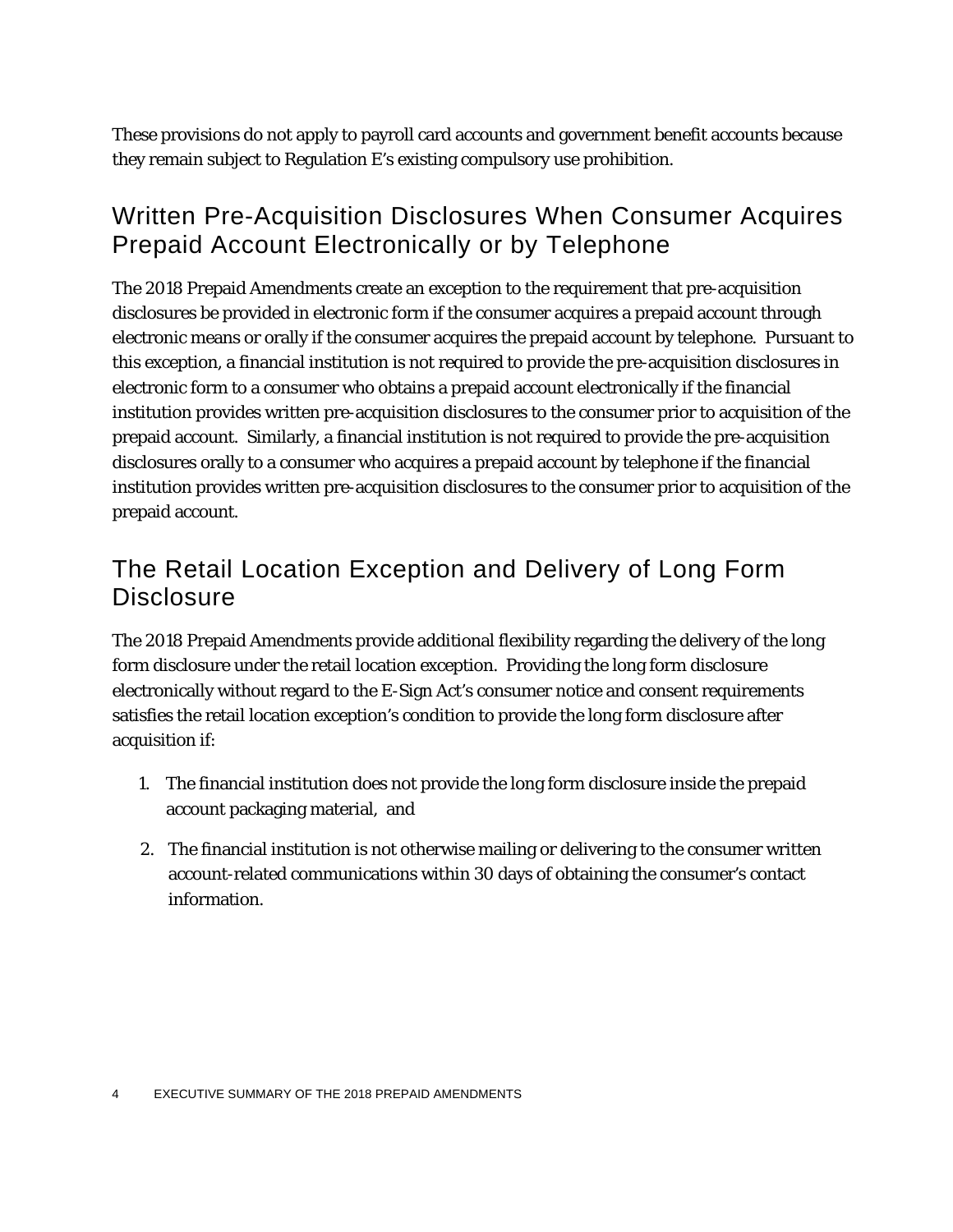Pursuant to this amendment, a financial institution that has not obtained the consumer's contact information for a prepaid account is not required to provide the long form disclosure after the consumer acquires the prepaid account.[3](#page-4-0) A financial institution is able to contact the consumer when, for example, it has the consumer's mailing address or email address.

### Disclosure of Additional Fee Types with More than Two Variations

The 2018 Prepaid Amendments provide an alternative for disclosing additional fee types with more than two fee variations. Other than for multiple service plans, a financial institution may, but is not required to, consolidate the fee variations into two categories and disclose the names of those two categories and the fee amounts in a format substantially similar to that used to disclose the two-tier fees required for ATM balance inquiry fees and customer service fees.[4](#page-4-1) However, the Bureau expects that if three or more fee variations cannot be consolidated into two categories in a logical manner, or if doing so would cause consumer confusion, a financial institution will not avail itself of the new alternative. Instead, the Bureau expects that the financial institution will disclose the name of the additional fee type and the highest fee amount (accompanied by a symbol, such as an asterisk, indicating the fee may be lower depending on how and where the card is used) as otherwise required under the Prepaid Rule.

### Foreign Language Disclosures

1

Generally, the Prepaid Rule requires financial institutions to provide pre-acquisition disclosures in a foreign language if, among other things, the financial institution provides a means for the consumer to acquire a prepaid account by telephone or electronically principally in a foreign language. The 2018 Prepaid Amendments create an exception to this requirement for payroll card accounts and government benefit accounts where the foreign language is offered by telephone only via a real-time language interpretation service provided by a third party, or by the employer or

<span id="page-4-0"></span> $3$  The separate condition requiring the financial institution to make the long form disclosures accessible by telephone and via a website continues to apply under the retail location exception.

<span id="page-4-1"></span><sup>&</sup>lt;sup>4</sup> See comment  $1005.18(b)(2)(ix)(C)-1.1$  for an example of this alternative disclosure.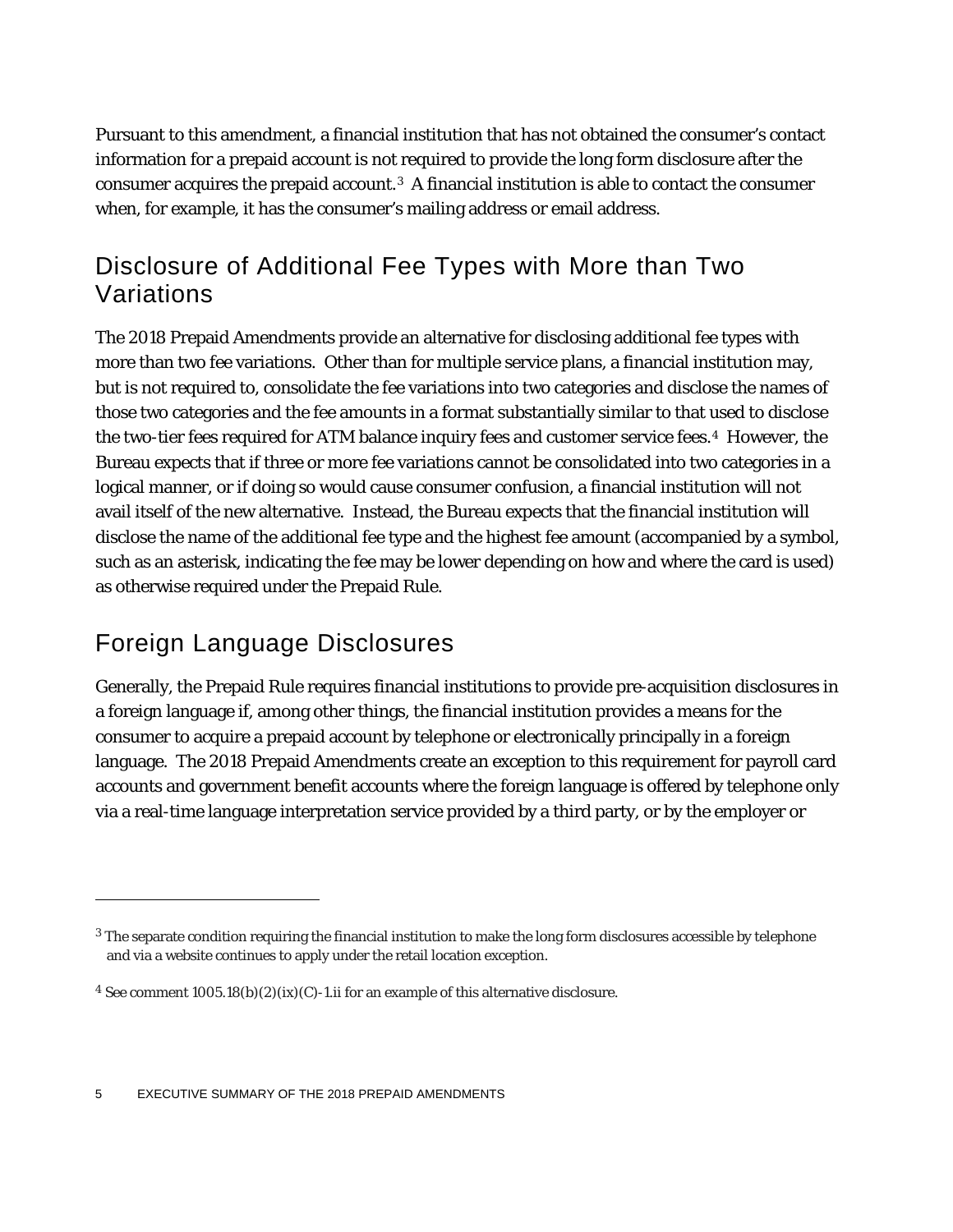government agency on an informal or ad hoc basis as an accommodation to prospective payroll card account or government benefit account recipients.

### Submission of Prepaid Account Agreements to the Bureau

The 2018 Prepaid Amendments make two changes to the rules governing submission of prepaid account agreements to the Bureau.<sup>5</sup> Specifically, the 2018 Prepaid Amendments permit issuers to:

- 1. Submit the short form disclosure and the information required to be disclosed in the long form disclosure to the Bureau as separate addenda (rather than as part of an integrated agreement or as a single addendum); and
- 2. Delay submitting an updated list of names of other relevant parties to a prepaid account agreement (such as employers for a payroll card program or agencies for a government benefit program) until the earlier of: (a) the time the issuer submits an amended agreement or changes to other identifying information; or (b) May 1 of each year, for any updates to the list of names of other relevant parties that occurred between the issuer's last submission of relevant party information for that agreement and April 1 of that year.

## Credit-Related Provisions

1

The Prepaid Rule establishes requirements in connection with hybrid prepaid-credit cards that can access overdraft credit features offered by a prepaid account issuer, its affiliate, or its business partner. The 2018 Prepaid Amendments create a limited exception from the definition of business partner in 12 CFR 1026.61(a)(5)(iii) to exclude certain arrangements between companies that offer credit card accounts that are subject to traditional credit card rules under Regulation Z and companies that offer prepaid accounts, including digital wallet providers. Provided that certain safeguards set forth in the 2018 Prepaid Amendments are in place, prepaid cards offered under such arrangements are not hybrid prepaid-credit cards and the credit card accounts are not covered separate credit features under the Prepaid Rule.

<span id="page-5-0"></span><sup>5</sup> The Bureau is also deleting language in 12 CFR 1005.19 that is no longer needed because the requirement to make submissions to the Bureau will be effective on the same day as the other provisions of the Prepaid Rule.